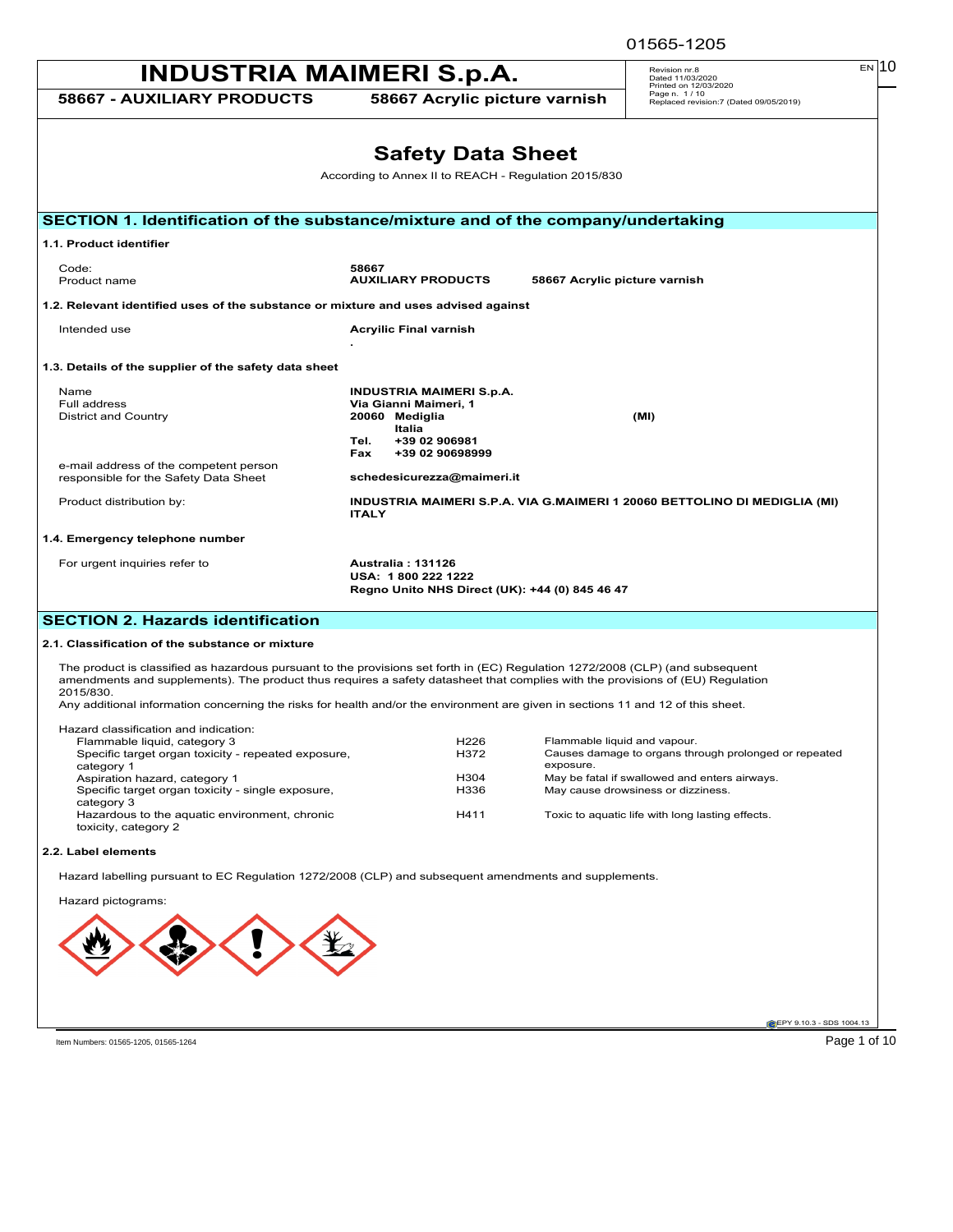## **INDUSTRIA MAIMERI S.p.A.**  $\begin{array}{|c|c|c|c|c|}\hline\hline\n\text{Revision n r.s} & \text{Revision n r.s} & \text{Revision n r.s} & \text{Eiv} & \text{Eiv} & \text{Eiv} & \text{Eiv} & \text{Eiv} & \text{Eiv} & \text{Eiv} & \text{Eiv} & \text{Eiv} & \text{Eiv} & \text{Eiv} & \text{Eiv} & \text{Eiv} & \text{Eiv} & \text{Eiv} & \text{Eiv} & \text{Eiv} & \text{Eiv} & \text{Eiv} & \text{E$ **58667 - AUXILIARY PRODUCTS 58667 Acrylic picture varnish**

Revision nr.8 Dated 11/03/2020 Printed on 12/03/2020 Page n. 2 / 10 Replaced revision:7 (Dated 09/05/2019)

|                                                          |                           | SECTION 2. Hazards identification  / >> |                                                                                                                                               |
|----------------------------------------------------------|---------------------------|-----------------------------------------|-----------------------------------------------------------------------------------------------------------------------------------------------|
| Signal words:                                            |                           | Danger                                  |                                                                                                                                               |
|                                                          |                           |                                         |                                                                                                                                               |
| Hazard statements:                                       |                           |                                         |                                                                                                                                               |
| H226                                                     |                           | Flammable liquid and vapour.            |                                                                                                                                               |
| H372                                                     |                           |                                         | Causes damage to organs through prolonged or repeated exposure.                                                                               |
| May be fatal if swallowed and enters airways.<br>H304    |                           |                                         |                                                                                                                                               |
| H336                                                     |                           | May cause drowsiness or dizziness.      |                                                                                                                                               |
| H411<br>Toxic to aquatic life with long lasting effects. |                           |                                         |                                                                                                                                               |
| <b>EUH208</b>                                            |                           | Contains:                               | Isobutyl methacrylate                                                                                                                         |
|                                                          |                           | May produce an allergic reaction.       |                                                                                                                                               |
| Precautionary statements:                                |                           |                                         |                                                                                                                                               |
| P <sub>101</sub>                                         |                           |                                         | If medical advice is needed, have product container or label at hand.                                                                         |
| P102                                                     |                           | Keep out of reach of children.          |                                                                                                                                               |
| P210                                                     |                           |                                         | Keep away from heat, hot surfaces, sparks, open flames and other ignition sources. No smoking.                                                |
| P233                                                     |                           | Keep container tightly closed.          |                                                                                                                                               |
| P260                                                     |                           |                                         | Do not breathe dust / fume / gas / mist / vapours / spray.                                                                                    |
| P280                                                     |                           | Wear protective gloves.                 |                                                                                                                                               |
| P501                                                     |                           |                                         | Dispose of contents / container to in accordance with local and national norms.                                                               |
| <b>Contains:</b>                                         |                           |                                         | Hydrocarbons, C9-C12, n-alkanes, isoalkanes, cyclics, aromatics (2-25%)                                                                       |
|                                                          |                           |                                         |                                                                                                                                               |
| 2.3. Other hazards                                       |                           |                                         |                                                                                                                                               |
|                                                          |                           |                                         | On the basis of available data, the product does not contain any PBT or vPvB in percentage greater than 0,1%.                                 |
|                                                          |                           |                                         | <b>SECTION 3. Composition/information on ingredients</b>                                                                                      |
| 3.2. Mixtures                                            |                           |                                         |                                                                                                                                               |
| Contains:                                                |                           |                                         |                                                                                                                                               |
| Identification                                           |                           | $x =$ Conc. %                           | Classification 1272/2008 (CLP)                                                                                                                |
|                                                          |                           |                                         | Hydrocarbons, C9-C12, n-alkanes, isoalkanes, cyclics, aromatics (2-25%)                                                                       |
| CAS                                                      |                           | $64742 - 82 - 1$ $66 \le x \le 70$      | Flam. Liq. 3 H226, STOT RE 1 H372, Asp. Tox. 1 H304, STOT SE 3 H336,                                                                          |
|                                                          |                           |                                         | <b>Aquatic Chronic 2 H411,</b>                                                                                                                |
|                                                          |                           |                                         | Classification note according to Annex VI to the CLP Regulation: P                                                                            |
| ЕC                                                       | 919-446-0                 |                                         |                                                                                                                                               |
| <b>INDEX</b>                                             |                           |                                         |                                                                                                                                               |
| Reg. no.                                                 | 01-2119458049-33          |                                         |                                                                                                                                               |
| <b>Isobutyl methacrylate</b><br>CAS                      | 97-86-9                   | $0.25 \le x \le 0.3$                    | Flam. Liq. 3 H226, Eye Irrit. 2 H319, Skin Irrit. 2 H315, STOT SE 3 H335,                                                                     |
|                                                          |                           |                                         | Skin Sens. 1 H317, Aquatic Acute 1 H400 M=1,                                                                                                  |
|                                                          |                           |                                         | Classification note according to Annex VI to the CLP Regulation: D                                                                            |
| ЕC<br><b>INDEX</b>                                       | 202-613-0<br>607-113-00-X |                                         |                                                                                                                                               |
| Reg. no.                                                 |                           | 01-2119488331-38-0000                   |                                                                                                                                               |
|                                                          |                           |                                         | The full wording of hazard (H) phrases is given in section 16 of the sheet.                                                                   |
| <b>SECTION 4. First aid measures</b>                     |                           |                                         |                                                                                                                                               |
|                                                          |                           |                                         |                                                                                                                                               |
| 4.1. Description of first aid measures                   |                           |                                         |                                                                                                                                               |
|                                                          |                           |                                         | EYES: Remove contact lenses, if present. Wash immediately with plenty of water for at least 15 minutes, opening the eyelids fully. If problem |
| persists, seek medical advice.                           |                           |                                         |                                                                                                                                               |
|                                                          |                           |                                         | SKIN: Remove contaminated clothing. Rinse skin with a shower immediately. Get medical advice/attention immediately. Wash contaminated         |
| clothing before using it again.                          |                           |                                         |                                                                                                                                               |
|                                                          |                           |                                         | INHALATION: Remove to open air. If the subject stops breathing, administer artificial respiration. Get medical advice/attention immediately.  |
|                                                          |                           |                                         | INGESTION: Get medical advice/attention immediately. Do not induce vomiting. Do not administer anything not explicitly authorised by a        |
| doctor.                                                  |                           |                                         |                                                                                                                                               |

### **4.2. Most important symptoms and effects, both acute and delayed**

Specific information on symptoms and effects caused by the product are unknown.

EPY 9.10.3 - SDS 1004.13

Item Numbers: 01565-1205, 01565-1264 Page 2 of 10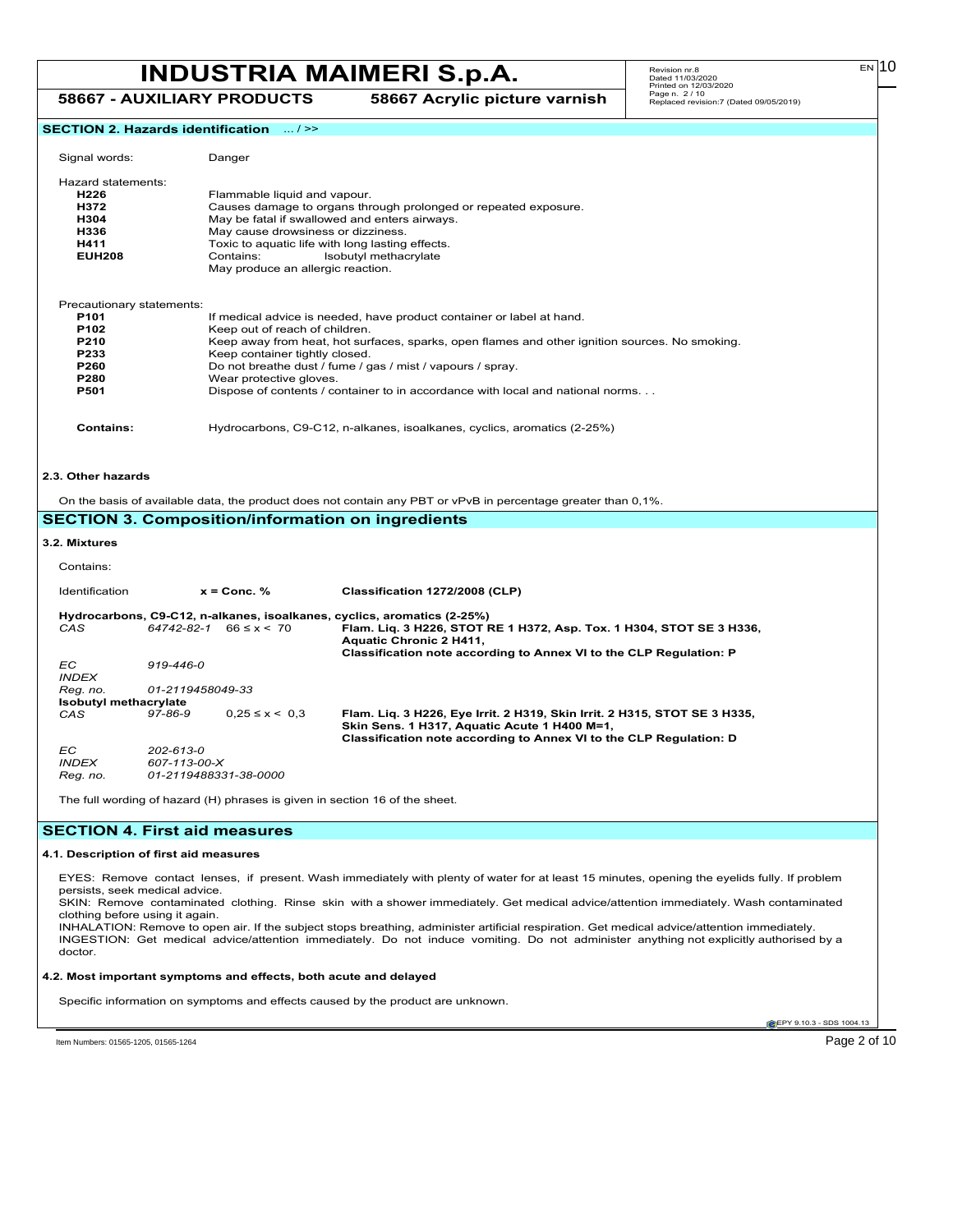## **INDUSTRIA MAIMERI S.p.A.**  $\begin{array}{|c|c|c|c|c|}\hline\hline\n\text{Revision n r.s} & \text{Revision n r.s} & \text{Revision n r.s} & \text{Eiv} & \text{Eiv} & \text{Eiv} & \text{Eiv} & \text{Eiv} & \text{Eiv} & \text{Eiv} & \text{Eiv} & \text{Eiv} & \text{Eiv} & \text{Eiv} & \text{Eiv} & \text{Eiv} & \text{Eiv} & \text{Eiv} & \text{Eiv} & \text{Eiv} & \text{Eiv} & \text{Eiv} & \text{E$

**58667 - AUXILIARY PRODUCTS 58667 Acrylic picture varnish**

**SECTION 4. First aid measures** ... / >>

**4.3. Indication of any immediate medical attention and special treatment needed**

Information not available

## **SECTION 5. Firefighting measures**

## **5.1. Extinguishing media**

SUITABLE EXTINGUISHING EQUIPMENT

Extinguishing substances are: carbon dioxide, foam, chemical powder. For product loss or leakage that has not caught fire, water spray can be used to disperse flammable vapours and protect those trying to stem the leak.

UNSUITABLE EXTINGUISHING EQUIPMENT

Do not use jets of water. Water is not effective for putting out fires but can be used to cool containers exposed to flames to prevent explosions.

## **5.2. Special hazards arising from the substance or mixture**

HAZARDS CAUSED BY EXPOSURE IN THE EVENT OF FIRE

Excess pressure may form in containers exposed to fire at a risk of explosion. Do not breathe combustion products.

## **5.3. Advice for firefighters**

GENERAL INFORMATION

Use jets of water to cool the containers to prevent product decomposition and the development of substances potentially hazardous for health. Always wear full fire prevention gear. Collect extinguishing water to prevent it from draining into the sewer system. Dispose of contaminated water used for extinction and the remains of the fire according to applicable regulations. SPECIAL PROTECTIVE EQUIPMENT FOR FIRE-FIGHTERS

Normal fire fighting clothing i.e. fire kit (BS EN 469), gloves (BS EN 659) and boots (HO specification A29 and A30) in combination with self-contained open circuit positive pressure compressed air breathing apparatus (BS EN 137).

## **SECTION 6. Accidental release measures**

## **6.1. Personal precautions, protective equipment and emergency procedures**

Block the leakage if there is no hazard.

Wear suitable protective equipment (including personal protective equipment referred to under Section 8 of the safety data sheet) to prevent any contamination of skin, eyes and personal clothing. These indications apply for both processing staff and those involved in emergency procedures.

Send away individuals who are not suitably equipped. Use explosion-proof equipment. Eliminate all sources of ignition (cigarettes, flames, sparks, etc.) from the leakage site.

## **6.2. Environmental precautions**

The product must not penetrate into the sewer system or come into contact with surface water or ground water.

## **6.3. Methods and material for containment and cleaning up**

Collect the leaked product into a suitable container. Evaluate the compatibility of the container to be used, by checking section 10. Absorb the remainder with inert absorbent material. Make sure the leakage site is well aired. Contaminated material should be disposed of in compliance with the provisions set forth in point 13.

## **6.4. Reference to other sections**

Any information on personal protection and disposal is given in sections 8 and 13.

## **SECTION 7. Handling and storage**

## **7.1. Precautions for safe handling**

Keep away from heat, sparks and naked flames; do not smoke or use matches or lighters. Without adequate ventilation, vapours may accumulate at ground level and, if ignited, catch fire even at a distance, with the danger of backfire. Avoid bunching of electrostatic charges. Do not eat, drink or smoke during use. Remove any contaminated clothes and personal protective equipment before entering places in which people eat. Avoid leakage of the product into the environment.

## **7.2. Conditions for safe storage, including any incompatibilities**

EPY 9.10.3 - SDS 1004.13

Item Numbers: 01565-1205, 01565-1264 Page 3 of 10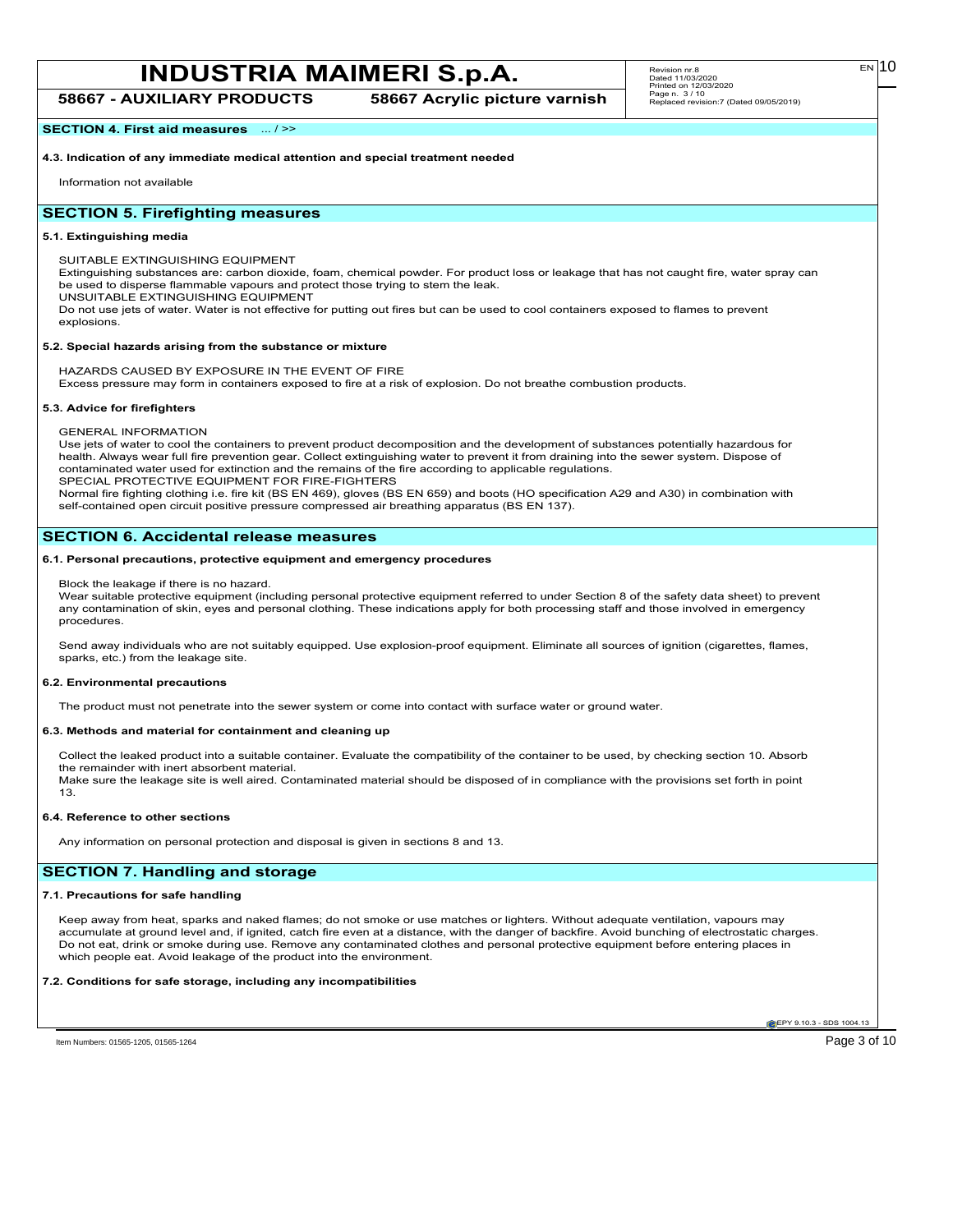**58667 - AUXILIARY PRODUCTS 58667 Acrylic picture varnish**

# Revision nr.8 Dated 11/03/2020 Printed on 12/03/2020 Page n. 4 / 10 Replaced revision:7 (Dated 09/05/2019)

## **SECTION 7. Handling and storage** ... / >>

Store only in the original container. Store in a well ventilated place, keep far away from sources of heat, naked flames and sparks and other sources of ignition. Keep containers away from any incompatible materials, see section 10 for details.

#### **7.3. Specific end use(s)**

Information not available

### **SECTION 8. Exposure controls/personal protection**

#### **8.1. Control parameters**

| Health - Derived no-effect level - DNEL / DMEL                                                                                                                                                                                                                                                                                         |                |                      |                  |                              |                    |                                               |                                                                         |                     |
|----------------------------------------------------------------------------------------------------------------------------------------------------------------------------------------------------------------------------------------------------------------------------------------------------------------------------------------|----------------|----------------------|------------------|------------------------------|--------------------|-----------------------------------------------|-------------------------------------------------------------------------|---------------------|
|                                                                                                                                                                                                                                                                                                                                        |                | Effects on consumers |                  |                              | Effects on workers |                                               |                                                                         |                     |
| Route of exposure                                                                                                                                                                                                                                                                                                                      | Acute<br>local | Acute<br>systemic    | Chronic<br>local | Chronic<br>systemic          | Acute<br>local     | Acute<br>systemic                             | Chronic<br>local                                                        | Chronic<br>systemic |
| Oral                                                                                                                                                                                                                                                                                                                                   | 26             |                      |                  | 21<br>mg/kg bw/d             |                    |                                               |                                                                         |                     |
| Inhalation                                                                                                                                                                                                                                                                                                                             | 71             | 570<br>mg/m3         |                  | 71<br>mg/m3                  | 330                | 570<br>mq/m3                                  |                                                                         | 330<br>mg/m3        |
| Skin                                                                                                                                                                                                                                                                                                                                   | 26             |                      |                  | 12<br>mg/kg bw/d             | 44                 |                                               |                                                                         | 21<br>mg/kg<br>bw/d |
|                                                                                                                                                                                                                                                                                                                                        |                |                      |                  | <b>Isobutyl methacrylate</b> |                    |                                               |                                                                         |                     |
| Predicted no-effect concentration - PNEC                                                                                                                                                                                                                                                                                               |                |                      |                  |                              |                    |                                               |                                                                         |                     |
| Normal value in fresh water<br>Normal value in marine water<br>Normal value for fresh water sediment<br>Normal value for marine water sediment<br>Normal value for water, intermittent release<br>Normal value of STP microorganisms<br>Normal value for the terrestrial compartment<br>Health - Derived no-effect level - DNEL / DMEL |                |                      |                  |                              |                    | 21<br>2,1<br>5,89<br>589<br>200<br>10<br>1,16 | µg/l<br>$\mu$ g/l<br>mg/kg/d<br>µg/kg/d<br>$\mu$ g/l<br>mq/l<br>mg/kg/d |                     |
|                                                                                                                                                                                                                                                                                                                                        |                | Effects on consumers |                  |                              | Effects on workers |                                               |                                                                         |                     |
| Route of exposure                                                                                                                                                                                                                                                                                                                      | Acute<br>local | Acute<br>systemic    | Chronic<br>local | Chronic<br>systemic          | Acute<br>local     | Acute<br>systemic                             | Chronic<br>local                                                        | Chronic<br>systemic |
| Inhalation                                                                                                                                                                                                                                                                                                                             |                |                      | 366,4<br>mg/m3   | 66,5<br>mg/m3                |                    |                                               |                                                                         | 415,9<br>mg/m3      |
| Skin                                                                                                                                                                                                                                                                                                                                   |                |                      |                  | 3<br>mg/kg bw/d              |                    |                                               |                                                                         | 5<br>mg/kg          |

As the use of adequate technical equipment must always take priority over personal protective equipment, make sure that the workplace is well aired through effective local aspiration.

When choosing personal protective equipment, ask your chemical substance supplier for advice.

Personal protective equipment must be CE marked, showing that it complies with applicable standards.

Exposure levels must be kept as low as possible to avoid significant build-up in the organism. Manage personal protective equipment so as to guarantee maximum protection (e.g. reduction in replacement times).

HAND PROTECTION

Protect hands with category III work gloves (see standard EN 374).

The following should be considered when choosing work glove material: compatibility, degradation, failure time and permeability.

The work gloves' resistance to chemical agents should be checked before use, as it can be unpredictable. The gloves' wear time depends on the duration and type of use.

SKIN PROTECTION

Wear category III professional long-sleeved overalls and safety footwear (see Regulation 2016/425 and standard EN ISO 20344). Wash body with soap and water after removing protective clothing.

Consider the appropriateness of providing antistatic clothing in the case of working environments in which there is a risk of explosion. EYE PROTECTION

Wear airtight protective goggles (see standard EN 166).

In the presence of risks of exposure to splashes or squirts during work, adequate mouth, nose and eye protection should be used to prevent accidental absorption.

RESPIRATORY PROTECTION

EPY 9.10.3 - SDS 1004.13

Item Numbers: 01565-1205, 01565-1264 Page 4 of 10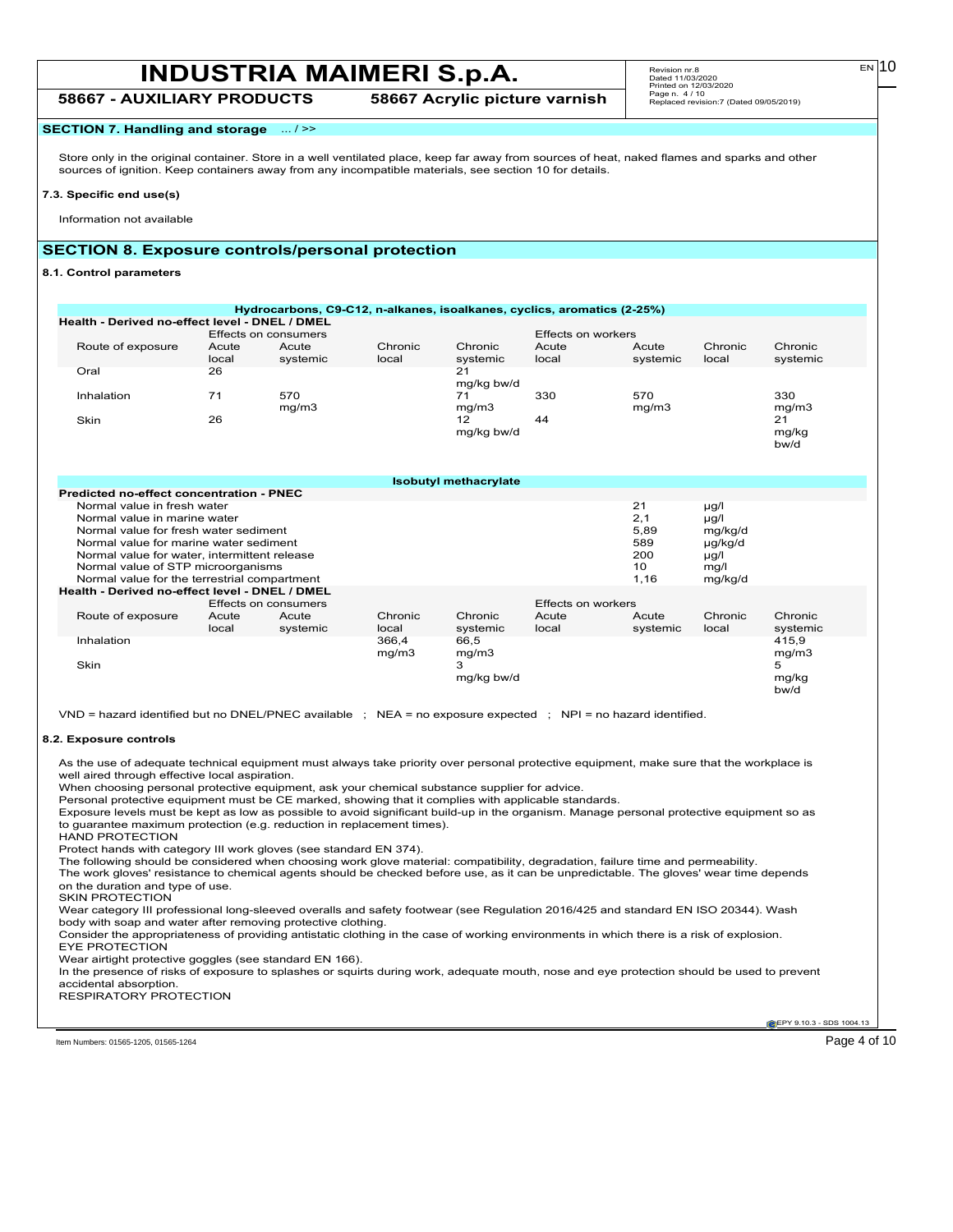## **INDUSTRIA MAIMERI S.p.A.**  $\begin{array}{|c|c|c|c|c|}\hline\hline\n\text{Revision n r.s} & \text{Revision n r.s} & \text{Revision n r.s} & \text{EIN} & \text{D101} & \text{EIN} & \text{D2220} \hline\n\end{array}$ **58667 - AUXILIARY PRODUCTS 58667 Acrylic picture varnish**

Revision nr.8 Dated 11/03/2020 Printed on 12/03/2020 Page n. 5 / 10 Replaced revision:7 (Dated 09/05/2019)

**SECTION 8. Exposure controls/personal protection** ... / >>

If the threshold value (e.g. TLV-TWA) is exceeded for the substance or one of the substances present in the product, use a mask with a type A filter whose class (1, 2 or 3) must be chosen according to the limit of use concentration. (see standard EN 14387). In the presence of gases or vapours of various kinds and/or gases or vapours containing particulate (aerosol sprays, fumes, mists, etc.) combined filters are required.Respiratory protection devices must be used if the technical measures adopted are not suitable for restricting the worker's exposure to the threshold values considered. The protection provided by masks is in any case limited.

If the substance considered is odourless or its olfactory threshold is higher than the corresponding TLV-TWA and in the case of an emergency, wear open-circuit compressed air breathing apparatus (in compliance with standard EN 137) or external air-intake breathing apparatus (in compliance with standard EN 138). For a correct choice of respiratory protection device, see standard EN 529.

#### ENVIRONMENTAL EXPOSURE CONTROLS

The emissions generated by manufacturing processes, including those generated by ventilation equipment, should be checked to ensure compliance with environmental standards.

Product residues must not be indiscriminately disposed of with waste water or by dumping in waterways.

### **SECTION 9. Physical and chemical properties**

#### **9.1. Information on basic physical and chemical properties**

| <b>Properties</b>                      | Value                                  | Information |
|----------------------------------------|----------------------------------------|-------------|
| Appearance                             | liquid                                 |             |
| Colour                                 | colourless                             |             |
| Odour                                  | <b>WHITE SPIRIT</b>                    |             |
| Odour threshold                        | Not applicable                         |             |
| pH                                     | Not applicable                         |             |
| Melting point / freezing point         | Not applicable                         |             |
| Initial boiling point                  | Not available                          |             |
| Boiling range                          | Not applicable                         |             |
| Flash point                            | $23 \leq T \leq 60$<br>$^{\circ}C$     |             |
| <b>Evaporation Rate</b>                | Not applicable                         |             |
| Flammability of solids and gases       | not applicable                         |             |
| Lower inflammability limit             | Not applicable                         |             |
| Upper inflammability limit             | Not applicable                         |             |
| Lower explosive limit                  | Not applicable                         |             |
| Upper explosive limit                  | Not applicable                         |             |
| Vapour pressure                        | Not applicable                         |             |
| Vapour density                         | Not applicable                         |             |
| Relative density                       | 0,85                                   |             |
| Solubility                             | INSOLUBLE, DILUTE WITH WITHE SPIRIT    |             |
| Partition coefficient: n-octanol/water | Not applicable                         |             |
| Auto-ignition temperature              | Not applicable                         |             |
| Decomposition temperature              | Not applicable                         |             |
| Viscosity                              | 200-500 cps                            |             |
| <b>Explosive properties</b>            | not applicable                         |             |
| Oxidising properties                   | not applicable                         |             |
| 9.2. Other information                 |                                        |             |
| VOC (Directive 2010/75/EC):            | 69,99 % - 594,92<br>g/litre            |             |
| VOC (volatile carbon) :                | 69.99 %<br>594.92<br>$\sim$<br>a/litre |             |

### **SECTION 10. Stability and reactivity**

#### **10.1. Reactivity**

There are no particular risks of reaction with other substances in normal conditions of use.

#### **10.2. Chemical stability**

The product is stable in normal conditions of use and storage.

#### **10.3. Possibility of hazardous reactions**

The vapours may also form explosive mixtures with the air.

#### **10.4. Conditions to avoid**

Avoid overheating. Avoid bunching of electrostatic charges. Avoid all sources of ignition.

EPY 9.10.3 - SDS 1004.13

Item Numbers: 01565-1205, 01565-1264 Page 5 of 10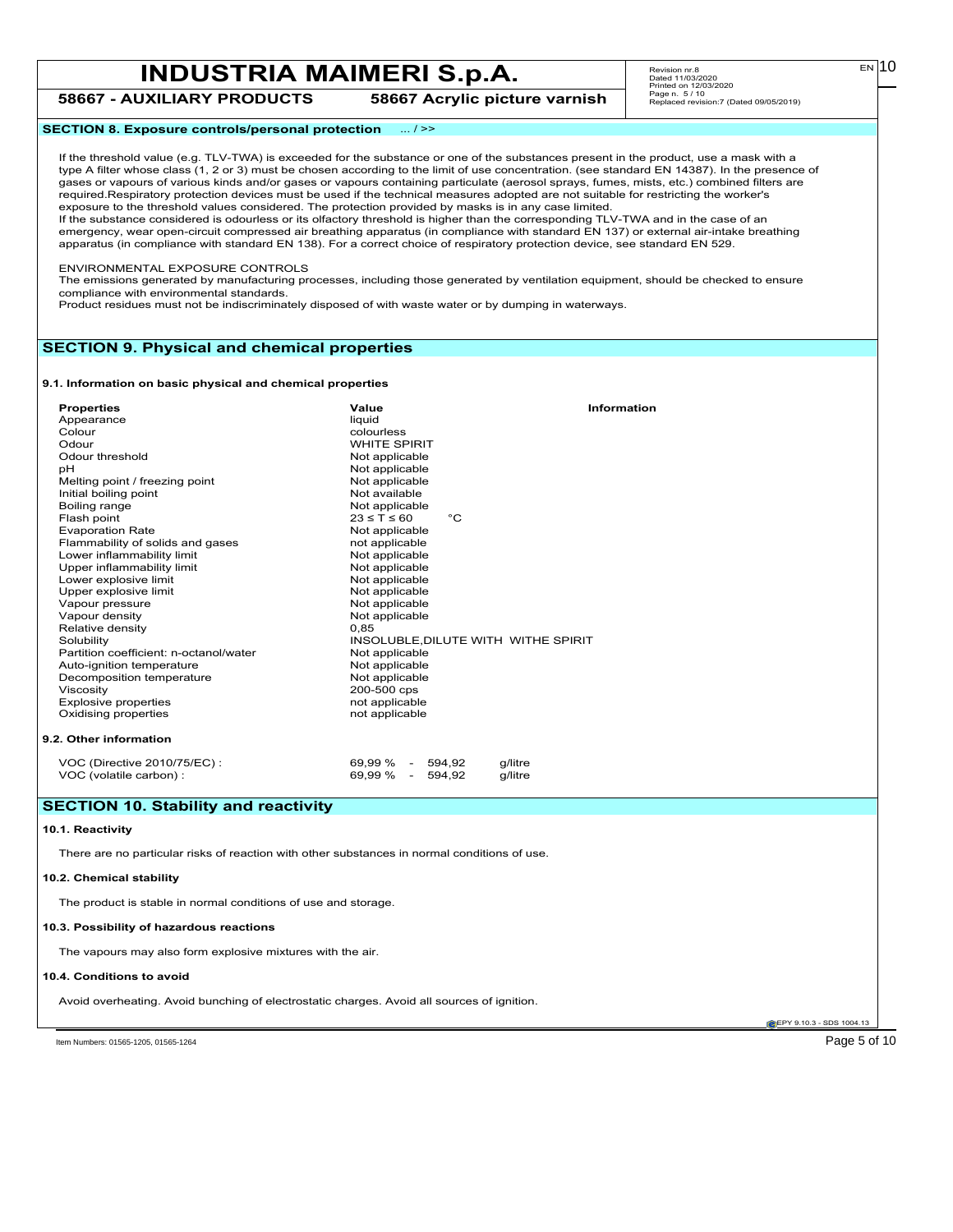**58667 - AUXILIARY PRODUCTS 58667 Acrylic picture varnish**

**SECTION 10. Stability and reactivity** ... / >>

#### **10.5. Incompatible materials**

Information not available

#### **10.6. Hazardous decomposition products**

In the event of thermal decomposition or fire, gases and vapours that are potentially dangerous to health may be released.

### **SECTION 11. Toxicological information**

In the absence of experimental data for the product itself, health hazards are evaluated according to the properties of the substances it contains, using the criteria specified in the applicable regulation for classification. It is therefore necessary to take into account the concentration of the individual hazardous substances indicated in section 3, to evaluate the toxicological effects of exposure to the product.

#### **11.1. Information on toxicological effects**

Metabolism, toxicokinetics, mechanism of action and other information

Information not available

Information on likely routes of exposure

Information not available

Delayed and immediate effects as well as chronic effects from short and long-term exposure

Information not available

Interactive effects

Information not available

#### ACUTE TOXICITY

LC50 (Inhalation) of the mixture: Not classified (no significant component)<br>
LD50 (Oral) of the mixture: Not classified (no significant component) LD50 (Oral) of the mixture:  $\begin{array}{c} \text{LD50 (Oeral) of the mixture:} \\ \text{LD50 (Dermal) of the mixture:} \end{array}$  Not classified (no significant component) Not classified (no significant component)

Hydrocarbons, C9-C12, n-alkanes, isoalkanes, cyclics, aromatics (2-25%)<br>LD50 (Oral) > 5000 mg/kg > 5000 mg/kg<br>> 4 mg/Kg LD50 (Dermal)

Isobutyl methacrylate<br>LD50 (Oral)

9590 mg/kg

SKIN CORROSION / IRRITATION

Does not meet the classification criteria for this hazard class

SERIOUS EYE DAMAGE / IRRITATION

Does not meet the classification criteria for this hazard class

RESPIRATORY OR SKIN SENSITISATION

May produce an allergic reaction. Contains: Isobutyl methacrylate

GERM CELL MUTAGENICITY

Does not meet the classification criteria for this hazard class

CARCINOGENICITY

Does not meet the classification criteria for this hazard class

EPY 9.10.3 - SDS 1004.13

Item Numbers: 01565-1205, 01565-1264 Page 6 of 10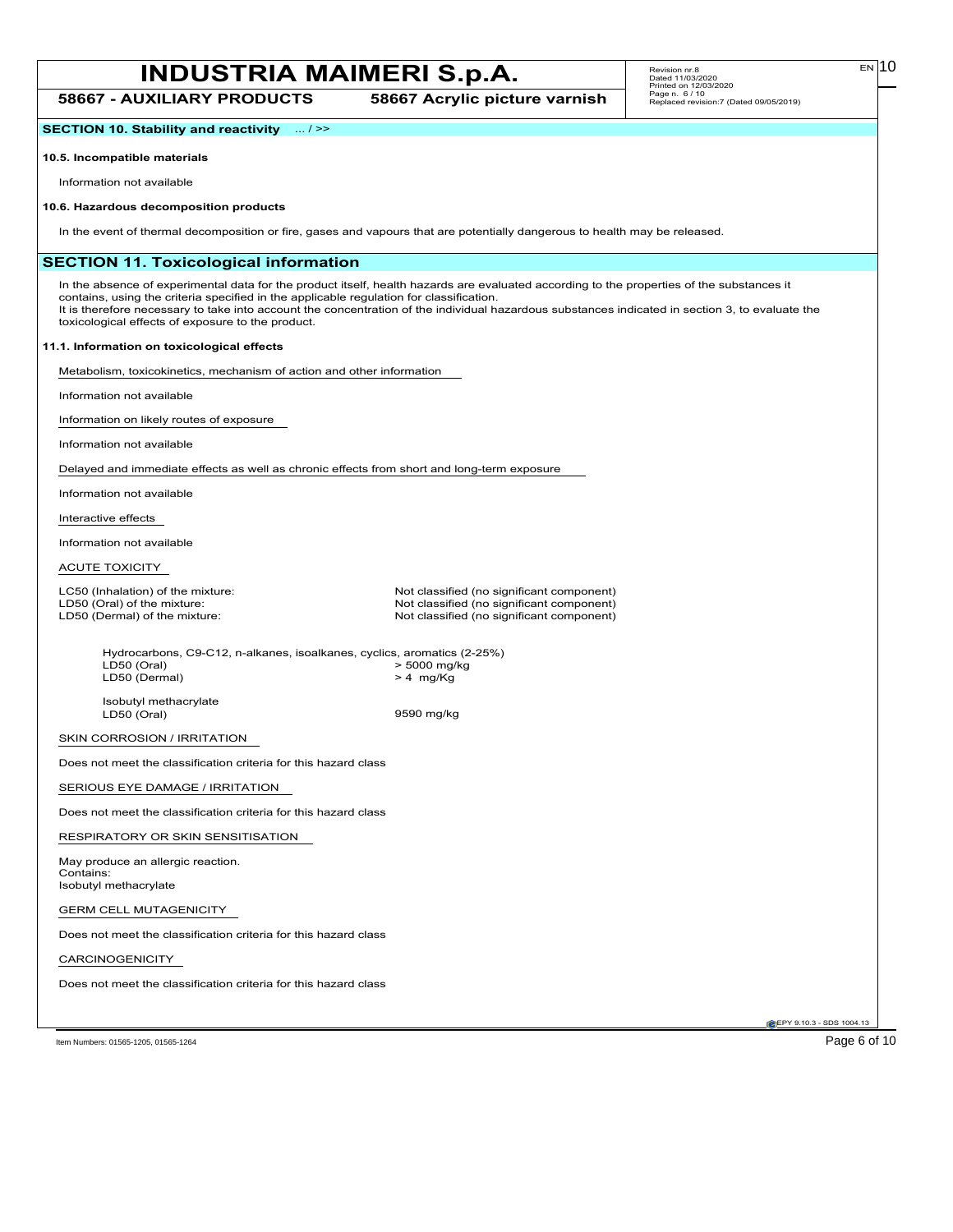**58667 - AUXILIARY PRODUCTS 58667 Acrylic picture varnish**

EN

**SECTION 11. Toxicological information** ... / >>

#### REPRODUCTIVE TOXICITY

Does not meet the classification criteria for this hazard class

STOT - SINGLE EXPOSURE

May cause drowsiness or dizziness

STOT - REPEATED EXPOSURE

Causes damage to organs

## ASPIRATION HAZARD

Toxic for aspiration

## **SECTION 12. Ecological information**

This product is dangerous for the environment and is toxic for aquatic organisms. In the long term, it have negative effects on acquatic environment.

#### **12.1. Toxicity**

| Hydrocarbons, C9-C12, n-alkanes, isoalkanes, cyclics, aromatics (2-25%) |                        |
|-------------------------------------------------------------------------|------------------------|
| LC50 - for Fish                                                         | $<$ 30 mg/l/96h        |
| EC50 - for Crustacea                                                    | $< 22$ mg/l/48h        |
| EC50 - for Algae / Aguatic Plants                                       | $< 10$ mg/l/72h        |
| Isobutyl methacrylate                                                   |                        |
| LC50 - for Fish                                                         | 20 mg/l/96h short-term |
| EC50 - for Crustacea                                                    | 29 mg/l/48h short-term |
| EC50 - for Algae / Aguatic Plants                                       | 8,3 mg/l/72h           |
| Chronic NOEC for Fish                                                   | 4,6 mg/l short-term    |
| Chronic NOEC for Crustacea                                              | 22 mg/l short-term     |
| Chronic NOEC for Algae / Aguatic Plants                                 | $2.1 \text{ mg/l}$     |
| 12.2. Persistence and degradability                                     |                        |
| Information not available                                               |                        |
| 12.3. Bioaccumulative potential                                         |                        |

Information not available

#### **12.4. Mobility in soil**

Information not available

#### **12.5. Results of PBT and vPvB assessment**

On the basis of available data, the product does not contain any PBT or vPvB in percentage greater than 0,1%.

#### **12.6. Other adverse effects**

Information not available

## **SECTION 13. Disposal considerations**

#### **13.1. Waste treatment methods**

Reuse, when possible. Product residues should be considered special hazardous waste. The hazard level of waste containing this product should be evaluated according to applicable regulations. Disposal must be performed through an authorised waste management firm, in compliance with national and local regulations. Waste transportation may be subject to ADR restrictions. CONTAMINATED PACKAGING

**EPY 9.10.3 - SDS 1004.13**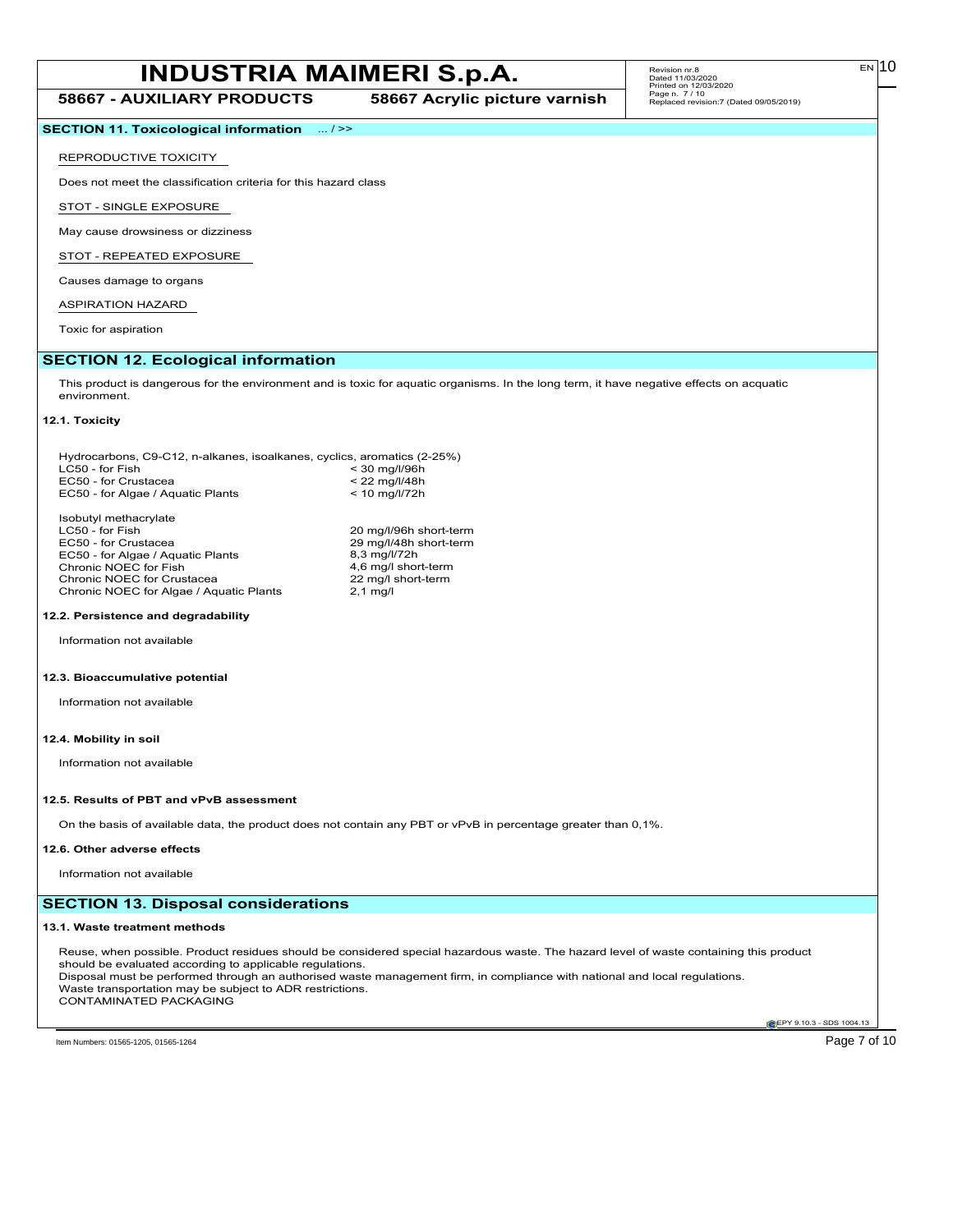**58667 - AUXILIARY PRODUCTS 58667 Acrylic picture varnish**

Contaminated packaging must be recovered or disposed of in compliance with national waste management regulations.

## **SECTION 14. Transport information**

#### **14.1. UN number**

ADR / RID, IMDG, IATA: 1263

#### **14.2. UN proper shipping name**

ADR / RID: PAINT or PAINT RELATED MATERIAL<br>IMDG: PAINT or PAINT RELATED MATERIAL IMDG: PAINT or PAINT RELATED MATERIAL (Hydrocarbons, C9-C12, n-alkanes, isoalkanes, cyclics, aromatics (2-25%) )<br>
IATA: PAINT or PAINT RELATED MATERIAL PAINT or PAINT RELATED MATERIAL

### **14.3. Transport hazard class(es)**

| ADR / RID: | Class: 3 | Label: $3$ |  |
|------------|----------|------------|--|
| IMDG:      | Class: 3 | Label: $3$ |  |
| IATA:      | Class: 3 | Label: 3   |  |

### **14.4. Packing group**

ADR / RID, IMDG, IATA: III

#### **14.5. Environmental hazards**

| ADR / RID: | <b>Environmentally Hazardous</b> |
|------------|----------------------------------|
|            |                                  |
| IMDG:      | Marine Pollutant                 |



"我"的

IATA: NO

For Air transport, environmentally hazardous mark is only mandatory for UN 3077 and UN 3082.

#### **14.6. Special precautions for user**

Special Provision: -<br>EMS: F-E, S-E

IMDG: EMS: F-E, S-E Limited Quantities: 5 L Special Instructions: A3, A72, A192

ADR / RID: HIN - Kemler: 30 Limited Quantities: 5 L Tunnel restriction code: (D/E)

IATA: Cargo: Maximum quantity: 220 L Packaging instructions: 366 Packaging instructions: 355

#### **14.7. Transport in bulk according to Annex II of Marpol and the IBC Code**

Information not relevant

## **SECTION 15. Regulatory information**

## **15.1. Safety, health and environmental regulations/legislation specific for the substance or mixture**

Seveso Category - Directive 2012/18/EC: P5c-E2

Restrictions relating to the product or contained substances pursuant to Annex XVII to EC Regulation 1907/2006 **Product** 

**EPY 9.10.3 - SDS 1004.13** 

Item Numbers: 01565-1205, 01565-1264 Page 8 of 10

 $E$ N<sub>10</sub>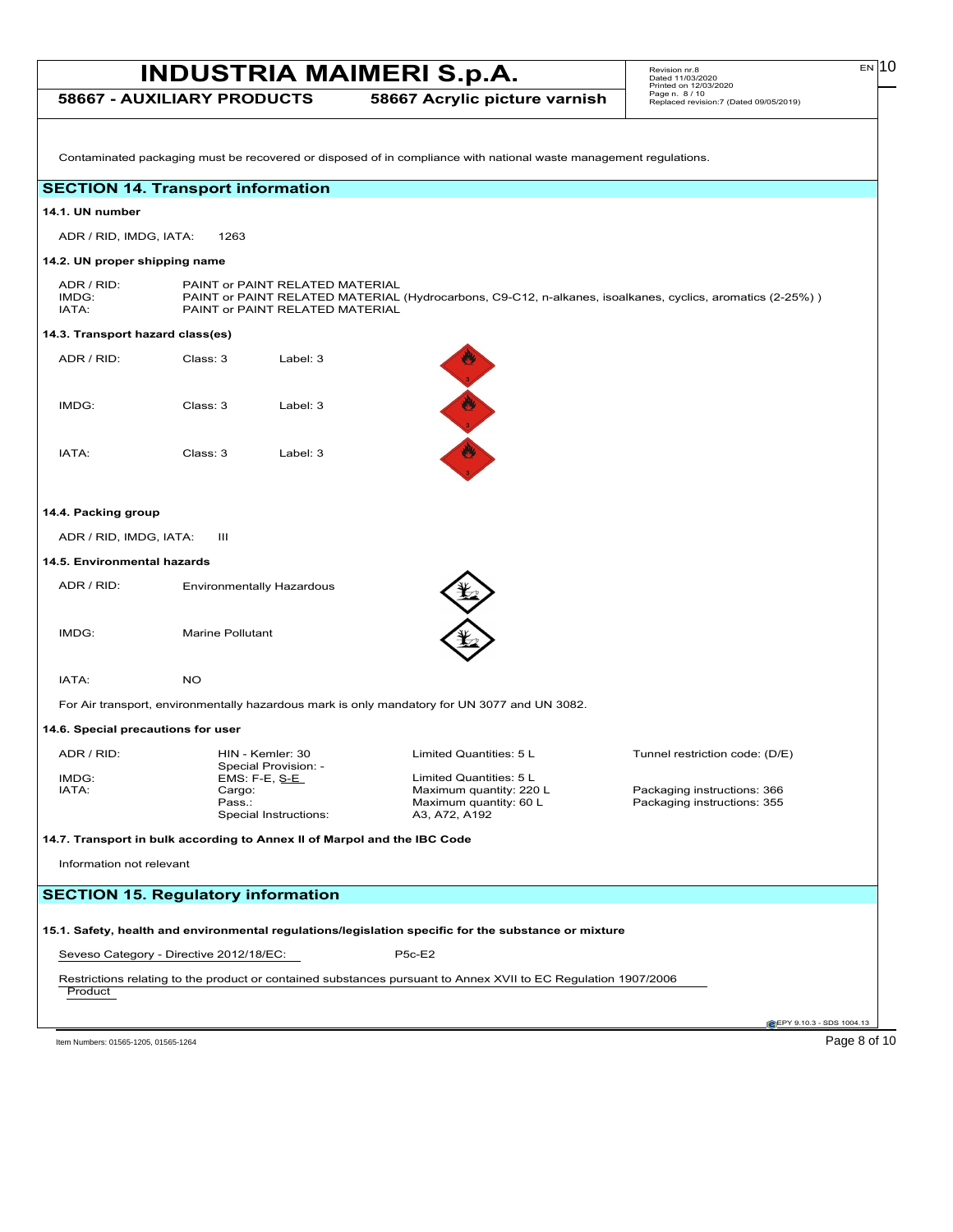**58667 - AUXILIARY PRODUCTS 58667 Acrylic picture varnish**

EN

### **SECTION 15. Regulatory information** ... / >>

Point 3 - 40

Substances in Candidate List (Art. 59 REACH)

On the basis of available data, the product does not contain any SVHC in percentage greater than 0,1%.

Substances subject to authorisation (Annex XIV REACH)

**None** 

Substances subject to exportation reporting pursuant to (EC) Reg. 649/2012:

None

Substances subject to the Rotterdam Convention:

**None** 

Substances subject to the Stockholm Convention: **None** 

Healthcare controls

Workers exposed to this chemical agent must not undergo health checks, provided that available risk-assessment data prove that the risks related to the workers' health and safety are modest and that the 98/24/EC directive is respected.

#### **15.2. Chemical safety assessment**

A chemical safety assessment has not been performed for the preparation/for the substances indicated in section 3.

## **SECTION 16. Other information**

Text of hazard (H) indications mentioned in section 2-3 of the sheet:

| Flam. Lig. 3             | Flammable liquid, category 3                                       |
|--------------------------|--------------------------------------------------------------------|
| STOT RE 1                | Specific target organ toxicity - repeated exposure, category 1     |
| Asp. Tox. 1              | Aspiration hazard, category 1                                      |
| Eye Irrit. 2             | Eye irritation, category 2                                         |
| Skin Irrit. 2            | Skin irritation, category 2                                        |
| STOT SE 3                | Specific target organ toxicity - single exposure, category 3       |
| <b>Skin Sens. 1</b>      | Skin sensitization, category 1                                     |
| <b>Aquatic Acute 1</b>   | Hazardous to the aguatic environment, acute toxicity, category 1   |
| <b>Aquatic Chronic 2</b> | Hazardous to the aquatic environment, chronic toxicity, category 2 |
| H226                     | Flammable liquid and vapour.                                       |
| H372                     | Causes damage to organs through prolonged or repeated exposure.    |
| H304                     | May be fatal if swallowed and enters airways.                      |
| H319                     | Causes serious eye irritation.                                     |
| H315                     | Causes skin irritation.                                            |
| H335                     | May cause respiratory irritation.                                  |
| H317                     | May cause an allergic skin reaction.                               |
| H336                     | May cause drowsiness or dizziness.                                 |
| <b>H400</b>              | Very toxic to aquatic life.                                        |
| H411                     | Toxic to aquatic life with long lasting effects.                   |
|                          |                                                                    |

LEGEND:

- ADR: European Agreement concerning the carriage of Dangerous goods by Road
- CAS NUMBER: Chemical Abstract Service Number
- CE50: Effective concentration (required to induce a 50% effect)
- CE NUMBER: Identifier in ESIS (European archive of existing substances)
- CLP: EC Regulation 1272/2008
- DNEL: Derived No Effect Level
- EmS: Emergency Schedule
- GHS: Globally Harmonized System of classification and labeling of chemicals
- IATA DGR: International Air Transport Association Dangerous Goods Regulation
- IC50: Immobilization Concentration 50%
- IMDG: International Maritime Code for dangerous goods
- IMO: International Maritime Organization
- INDEX NUMBER: Identifier in Annex VI of CLP
- LC50: Lethal Concentration 50%
- LD50: Lethal dose 50%
- OEL: Occupational Exposure Level
- PBT: Persistent bioaccumulative and toxic as REACH Regulation
- PEC: Predicted environmental Concentration

EPY 9.10.3 - SDS 1004.13